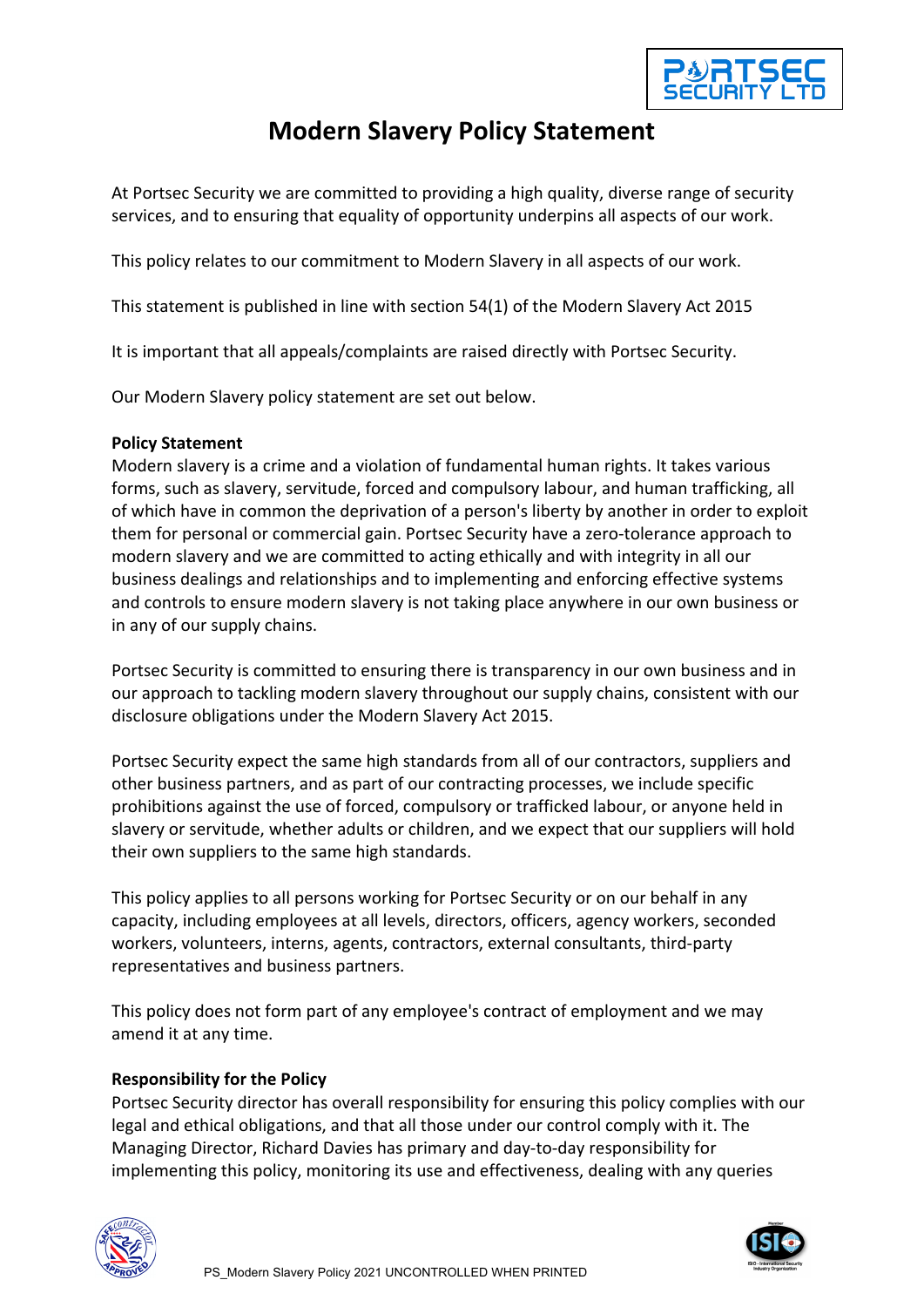about it, and auditing internal control systems and procedures to ensure they are effective in countering modern slavery.

Portsec Security Management at all levels are responsible for ensuring those reporting to them understand and comply with this policy and are given adequate and regular training on it and the issue of modern slavery in supply chains. Portsec Security members are invited to comment on this policy and suggest ways in which it might be improved. Comments, suggestions and queries are encouraged and should be addressed to the compliance manager.

## **Compliance with the Policy**

You must ensure that you read, understand and comply with this policy. The prevention, detection and reporting of modern slavery in any part of our business or supply chains is the responsibility of all those working for us or under our control. You are required to avoid any activity that might lead to, or suggest, a breach of this policy.

You must notify your manager as soon as possible if you believe or suspect that a conflict with this policy has occurred, or may occur in the future.

You are encouraged to raise concerns about any issue or suspicion of modern slavery in any parts of our business or supply chains of any supplier tier at the earliest possible stage.

If you believe or suspect a breach of this policy has occurred or that it may occur you must notify your manager as soon as possible. You should note that where appropriate, and with the welfare and safety of workers as a priority, we will give support and guidance to our suppliers to help them address coercive, abusive and exploitative work practices in their own business and supply chains.

If you are unsure about whether a particular act, the treatment of workers more generally, or their working conditions within any tier of our supply chains constitutes any of the various forms of modern slavery, raise it with your manager. Portsec Security aim to encourage openness and will support anyone who raises genuine concerns in good faith under this policy, even if they turn out to be mistaken.

Portsec Security are committed to ensuring no one suffers any detrimental treatment as a result of reporting in good faith their suspicion that modern slavery of whatever form is or may be taking place in any part of our own business or in any of our supply chains. Detrimental treatment includes dismissal, disciplinary action, threats or other unfavourable treatment connected with raising a concern.

If you believe that you have suffered any such treatment, you should inform the compliance manager immediately. If the matter is not remedied, and you are an employee, you should raise it formally using our Grievance Procedure.

Before working with subcontractors for projects, a member of the Portsec Security Management Team will complete a risk assessment in order to assess the risk of modern slavery. This will include: